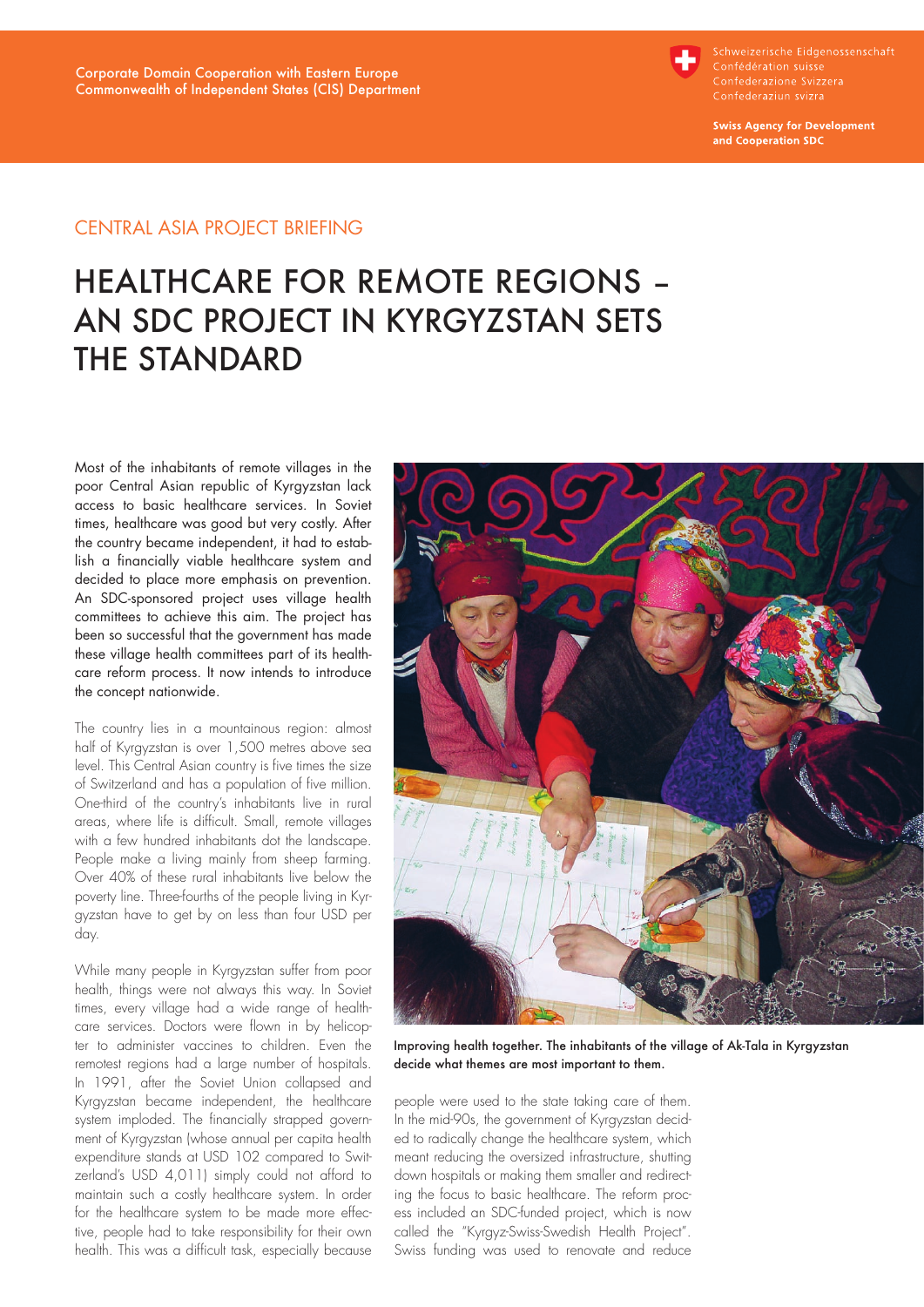

Five times the size of Switzerland, Kyrgyzstan is mostly mountainous, with remote villages dotting the landscape.

the size of five hospitals. Improved hospital sanitation and waste disposal methods were introduced. Since 2001, the project has been working closely with villagers to show them how to deal with healthcare problems in their village and take preventive measures. The "Community Action for Health" project also shows prevention experts within the public healthcare system how to work with village communities.

Under project guidance, villagers decide what their most pressing problems are and which problems should be addressed first. They set up village health committees and elect committee members. Committee members are responsible for implementing decisions. Because they are all volunteers, they receive no pay for the work they do. Depending on the priorities set, the results are different in each village. In some villages, for example, new health posts were set up and nurses assigned to provide basic healthcare services to villagers. Since many Kyrgyz houses lack bathrooms, some villages decided to build public baths to improve hygiene. In other villages, water sanitation was the priority.

In Kotschkor, one of the larger districts of Naryn Province, a village health committee has launched thirteen health awareness campaigns thus far. One of these campaigns encouraged local inhabitants, many of whom suffer from vitamin deficiencies, to grow more fruits and vegetables. Another campaign drew attention to the negative consequences of alcohol abuse – a major problem in some areas. The village health committee did a bit of research and came up with estimates on just how much money was being spent on alcohol each year in each village. The committee then explained how this money could be spent if there were less alcohol abuse. Another campaign distributed iodised salt and introduced simple test procedures to determine the iodine content of table and cooking salt at home. Today, 98% of the households in Kotschkor use iodised salt.

A total of 807 villages have set up their own village health committee. Their work has had an impact: the previously widespread problems of goitre and stunted growth in children have sharply decreased since people added iodised salt to their diets. In addition to health awareness campaigns, the project helps village health committees to become independent bodies and work with the national healthcare system and other projects.

The project has not only improved the state of health of the inhabitants of remote villages, it has also had an impact on national healthcare policies. The project has demonstrated to the Kyrgyz Ministry of Health Care what village health committees

Continued on page 4



Concerted action brings results: members of the Village Health Committee of Ugut in Kyrgyzstan standing in front of a local health post that they helped renovate.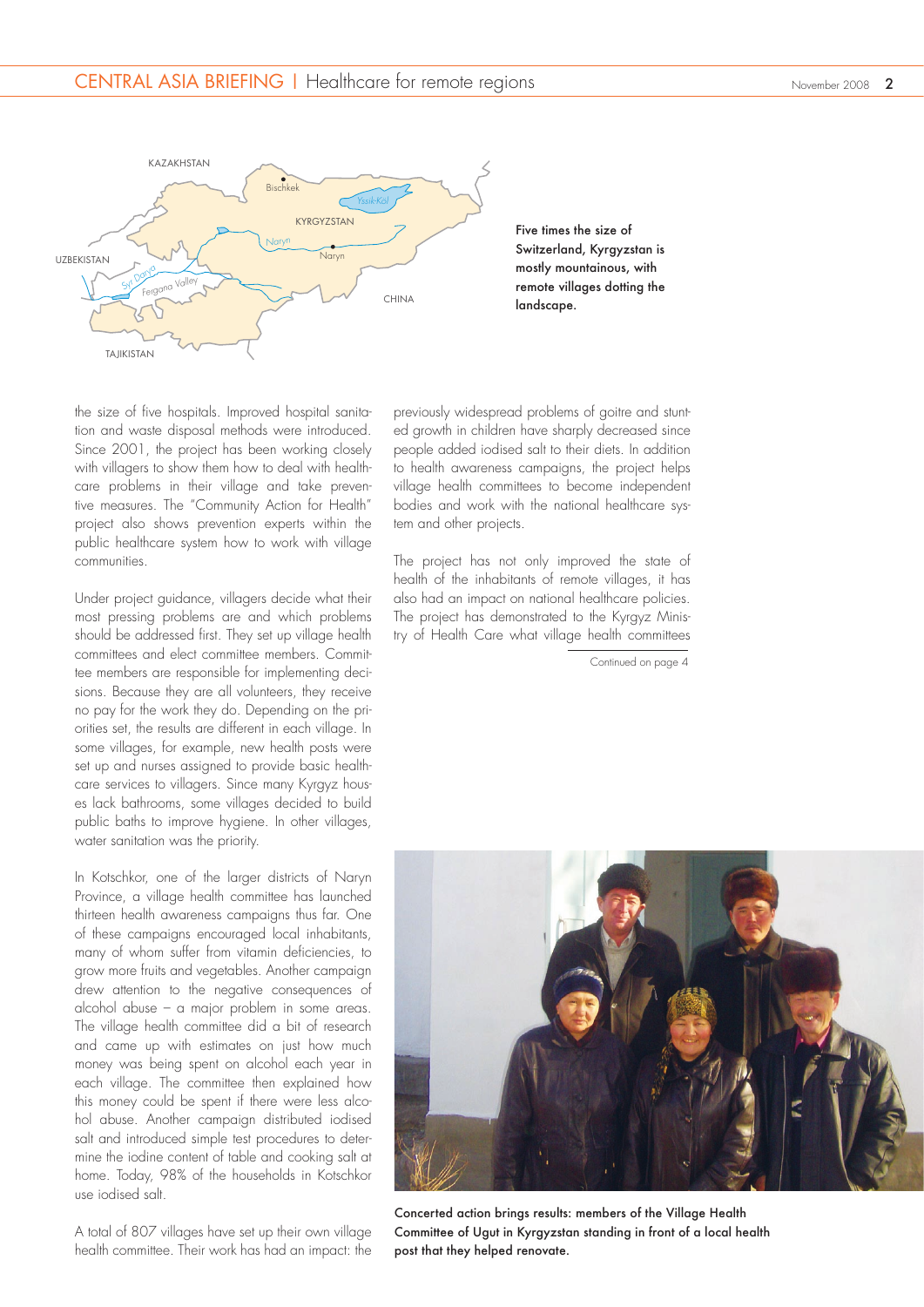# «I help, because I know what it means to get sick»

## Mahabat Ybyshova

Head of the Village Health Committee of Buguchu in Kyrgizstan. She is 47 years old, married and has three children, she is food technologist by education.

«I used to work in the regional food provision organisation. I liked my work very much, but I lost it after the end of the Soviet Union. In 2004 a Village Health Committee was formed. I was elected as its leader. I wanted to take part, because I know from my own experience the price one has to pay if one gets sick. In remote regions the health infrastructure is very poor and it basically dissapeared after independence. That is why I do my best to improve public health in our village. About twenty people are involved in the work of our committee in the village. It is voluntary work. It is now difficult to mobilize more people. Voluntary work is still new in our community but our work shows how useful it can be! Our activities are well accepted by the people. They follow our recommendations and we have good results. For example in 2007 we did not have a single case of brucellosis! We also organized the construction of a health post in our village with a grant from the Kyrgyz-Swiss project. We collected the contribution from the population. Before people had to walk 4 km to the next health post to get help but now we have it in our village.



I learned a lot from working with the Committee. How to work with people, how to lead an organisation and how to write project proposals. My work makes me feel very proud and our success shows, that we – the ordinary people – can can do something for our village! We have even started to work with other donors. This year we have submitted a proposal for a kindergarten which is now being built.»

#### PROJECT SUMMARY

In Soviet times, every village, even the remotest ones, had a wide range of healthcare services. When the Soviet Union collapsed, the healthcare system imploded and inhabitants of rural areas were left to their own devices. In the mid-90s, the government of Kyrgyzstan decided to overhaul the healthcare system. This reform process included an SDC-funded project, which is now called the "Kyrgyz-Swiss-Swedish Health Project". This project shows villagers how to improve their state of health without outside intervention. Trained employees of the Kyrgyz Ministry of Health Care work closely with villagers to help them identify their most serious problems. Village health committees are set up to implement various initiatives such as, in a good number of villages, the construction of public baths or water sanitation facilities. Health campaigns encourage villagers to adopt a healthy lifestyle. The project has been so successful that the government of Kyrgyzstan decided in 2005 to include the "Community Action for Health" project as an integral part of the healthcare reform process. The project will now be introduced nationwide.

Project title: Kyrgiz-Swiss-Swedish Health Project

Duration: 2000 – 2011 (Phase 1–5)

Project partner: Kyrgyzstan Ministry of Health Care Implementing organisation: Swiss Red Cross

SDC budget: CHF 15.4 million